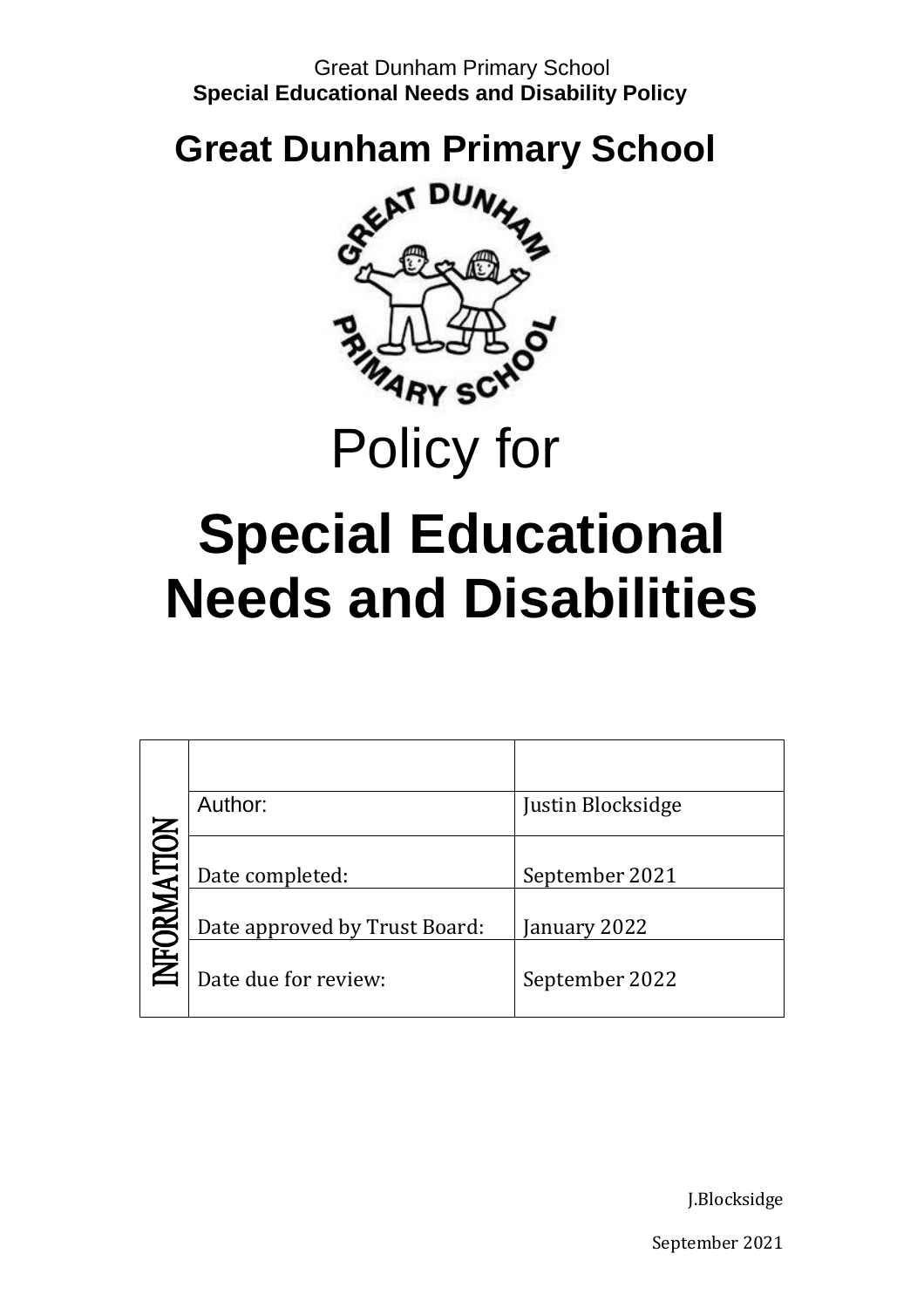# **Aim**

Our school aims to provide all pupils with a broad and balanced curriculum, differentiated and adjusted to meet the needs of the individual. We recognise that there is a continuum of Special Educational Needs including the exceptionally able.

At Great Dunham Primary, children identified as having a special educational need take part in all the regular activities, in so far as is reasonably practicable and as long as this is compatible with:

- the pupil receiving the special educational provision which his or her learning difficulty or disability calls for;
- the provision of efficient education for the pupils with whom he or she will be educated;
- the efficient use of resources.

In meeting these needs, the school will always have regard for the SEN Code of Practice.

# **Objectives**

We hope to meet our aim by:

- ensuring that the culture, practice, management and deployment of resources are designed to meet the needs of all pupils with SEND
- ensuring that the needs of pupils with SEND are identified early, assessed, provided for and regularly reviewed – a graduated response
- ensuring that all pupils with SEND are offered access to a broad, balanced and relevant curriculum including the Early Years Foundation Stage and the National Curriculum as appropriate
- ensuring that pupils make progress in line with prior attainment
- working in partnership with parents to enable them to make an active contribution to the education of their child
- actively seeking and including the wishes of the pupil
- working collaboratively with external agencies
- having regard for the school's vision and mission statements and the school's policies for Equal Opportunities, Equality, Behaviour and Discipline
- ensuring all practice is compliant with the SEN Code of Practice (2014) and the Disability Discrimination Act.

# **Definition of Special Educational Needs**

J.Blocksidge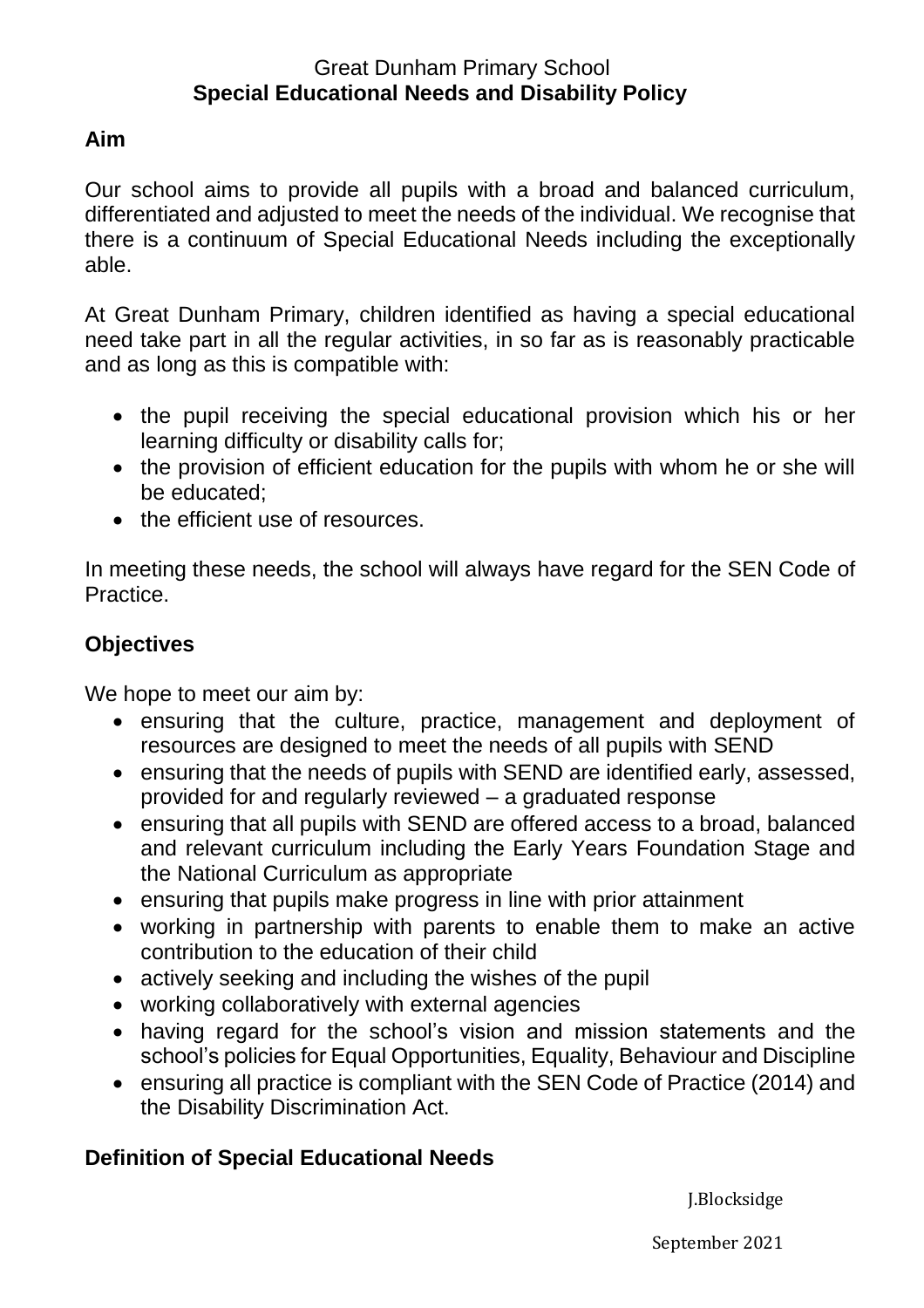The SEN Code of Practice (2014) defines a Special Educational Need as:

**'A child or young person has SEN if they have a learning difficulty or disability which calls for special educational provision to be made for him or her.**

**A child of compulsory school age or a young person has a learning difficulty or disability if he or she:**

- **has a significantly greater difficulty in learning than the majority of others the same age, or**
- **has a disability which prevents or hinders him or her from making use of facilities of a kind generally provided for others of the same age in mainstream schools or mainstream post-16 institutions'**

# **The role of the SEND Co-ordinator**

The SENDCo plays a key role in 'determining the strategic development of SEN policy and provision in the school' (COP 6.87)

The COP (6.89) summarises the role of the SENDCo:

'The SENDCo provides professional guidance to colleagues and will work closely with staff, parents and other agencies. The SENDCo should be aware of the provision in the Local Offer and be able to work with professionals providing a support role to families to ensure that pupils with SEN receive appropriate support and high quality teaching'.

The key responsibilities of the SENDCo include:

- overseeing the day-to-day operation of the school's SEN policy
- co-ordinating provision for children with SEN
- liaising with the relevant Designated Teacher where a looked after pupil has **SEN**
- advising on the graduated approach to providing SEN support
- advising on the deployment of the school's delegated budget and other resources to meet pupils' needs effectively
- liaising with parents of pupils with SEN
- liaising with early years providers, other schools, educational psychologists, health and social care professionals, and independent or voluntary bodies
- being a key point of contact with external agencies, especially the local authority and its support services

J.Blocksidge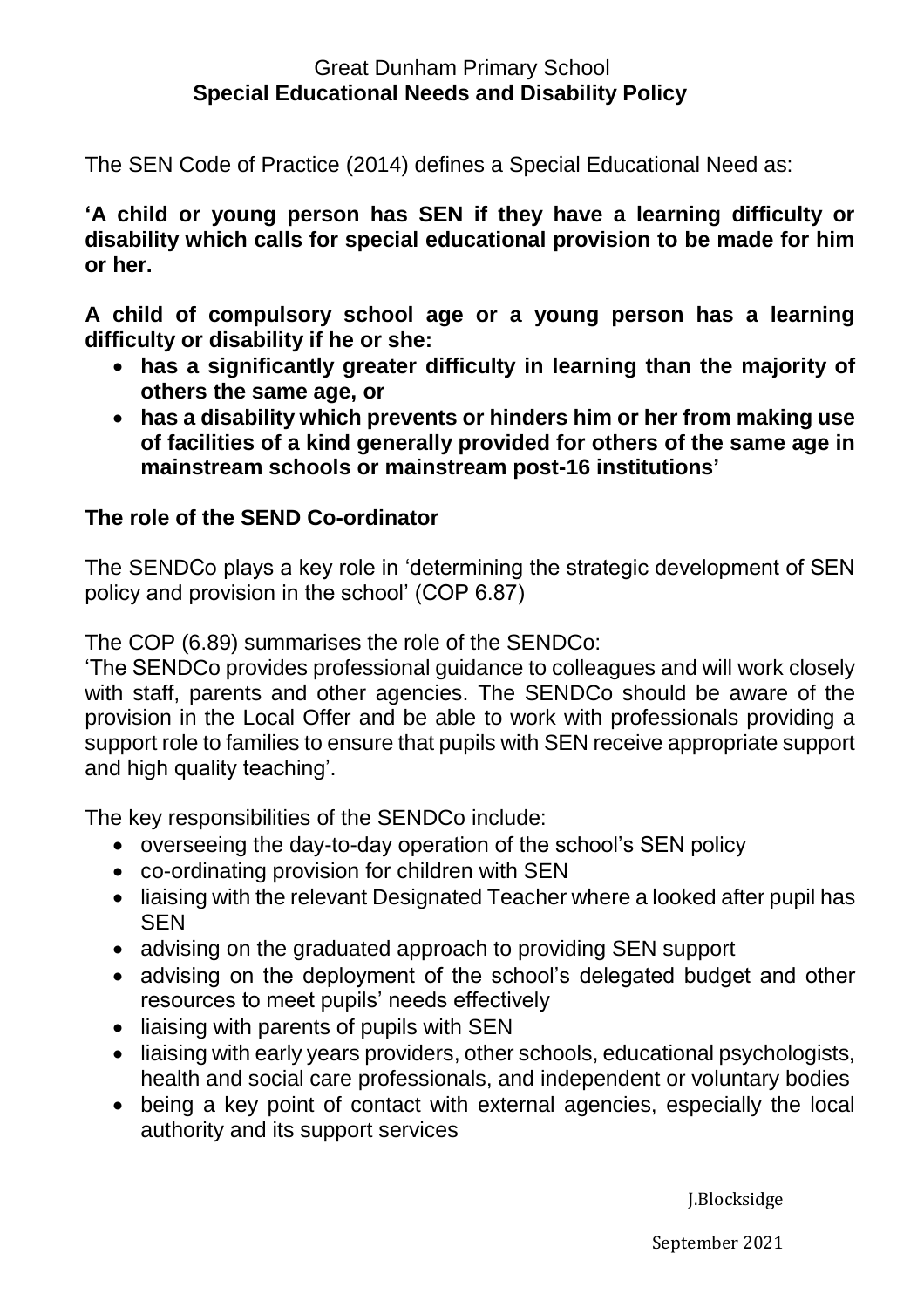- ensuring effective transition between education establishments through effective communication and planning, and to support parents and pupils through this process
- working with the headteacher and school governors to ensure that the school meets its responsibilities under the Equality Act (2010) with regard to reasonable adjustments and access arrangements
- ensuring that the school keeps the records of all pupils with SEN up to date

# **Special Needs Governor**

The Governing Body has appointed one of its members to be responsible for overseeing provision for children with special educational needs within the school. The SEN Governor at Great Dunham Primary School is (to be confirmed).

# **Provision of access for pupils with physical and sensory disabilities**

Teaching areas in the main school are accessible to wheelchairs. There is a toilet accessible for wheelchair users near the school office. Handrails are positioned in this toilet. Where a sensory need has been identified, the school will endeavour to ensure that this need is met.

# **Identification, Assessment, Provision and Review**

Great Dunham Primary School follows the 'assess, plan, do, review' approach when supporting pupils with special educational needs.

Assess – Pupils progress is reviewed regularly to ensure support and intervention are matched to need, barriers to learning identified, and there is a clear picture of interventions and whether they are having the desired effect.

Plan – Class teachers must inform parents. They should agree in consultation with the parent and pupil the adjustments, interventions and support to be put in place as well as the expected impact on progress, development or behaviour and set a clear date for review.

 $\underline{Do}$  – The class teacher remains responsible for the pupil and must work closely with teaching assistants. Class teachers should monitor the effectiveness of the intervention, and liaise with the SENDCo if the pupil is not making the expected progress.

Review – The class teacher should review the effectiveness of the support and interventions and their impact on pupil's progress in line with the agreed date.

J.Blocksidge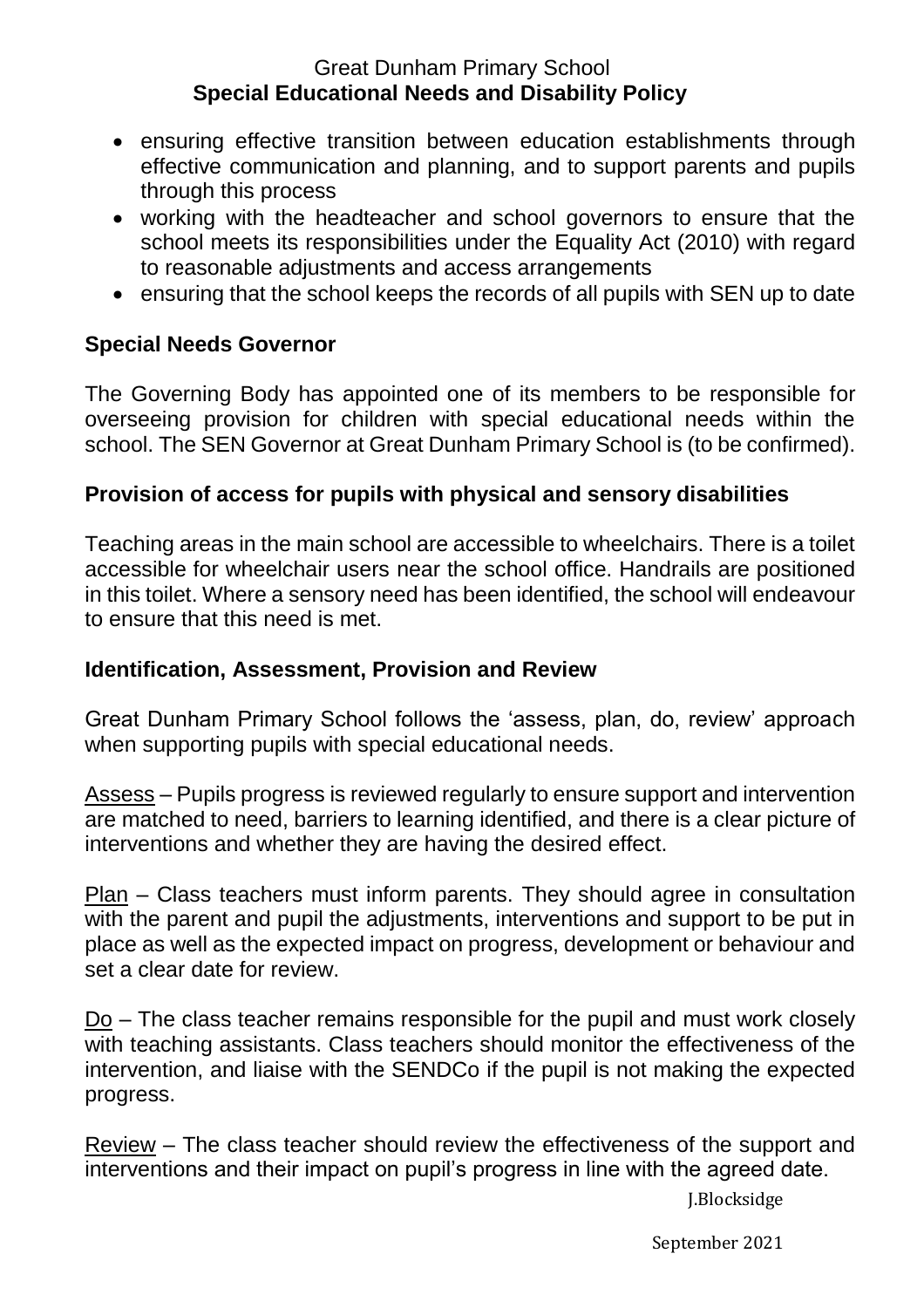Early identification is the most effective. Liaison with local pre-school providers enables the reception teacher to gather information that helps identify special needs at an early stage. Where this is the case, the SENDCo will meet with the parents/carers to discuss next steps as the pupil enters the Early Years.

In order for all pupils to achieve their potential, class teachers are expected to have;

- visual timetables displayed in the classroom,
- de-escalation script,
- regard for the effective use of technology to support individuals,
- resources to support multi-sensory teaching including;
	- Literacy magnetic letters, individual whiteboards,
	- Numeracy Numicon, bead strings, multi-link etc.

A pupil can be identified as having a special educational need at any point in their educational journey. If a pupil has been identified as having a special educational need that cannot be met through teaching alone, the SENDCo will meet with the parents/carers and any support will be planned. If additional funding is required, the SENDCo will apply to the Local Authority for Element 3 Funding to ensure the relevant support can be provided.

All pupils have a portfolio of records which contains:

- National Curriculum records
- Annual reports
- Teacher assessments
- Significant pieces of work if appropriate

Pupil's identified as having special educational needs have a central file which contains:

- Copies of Support Plans
- Education Reports provided by outside agencies
- Health Reports
- Educational Health Care Plan (if applicable)
- Record of meetings with parents

Looked After Children (who may also have SEN) have a central file which contains:

• LAC Reviews / PEPs

The school has developed its own format to record Support Plans. The pupil, parents/carers, the class teacher and the SENDCo have input into the Support

J.Blocksidge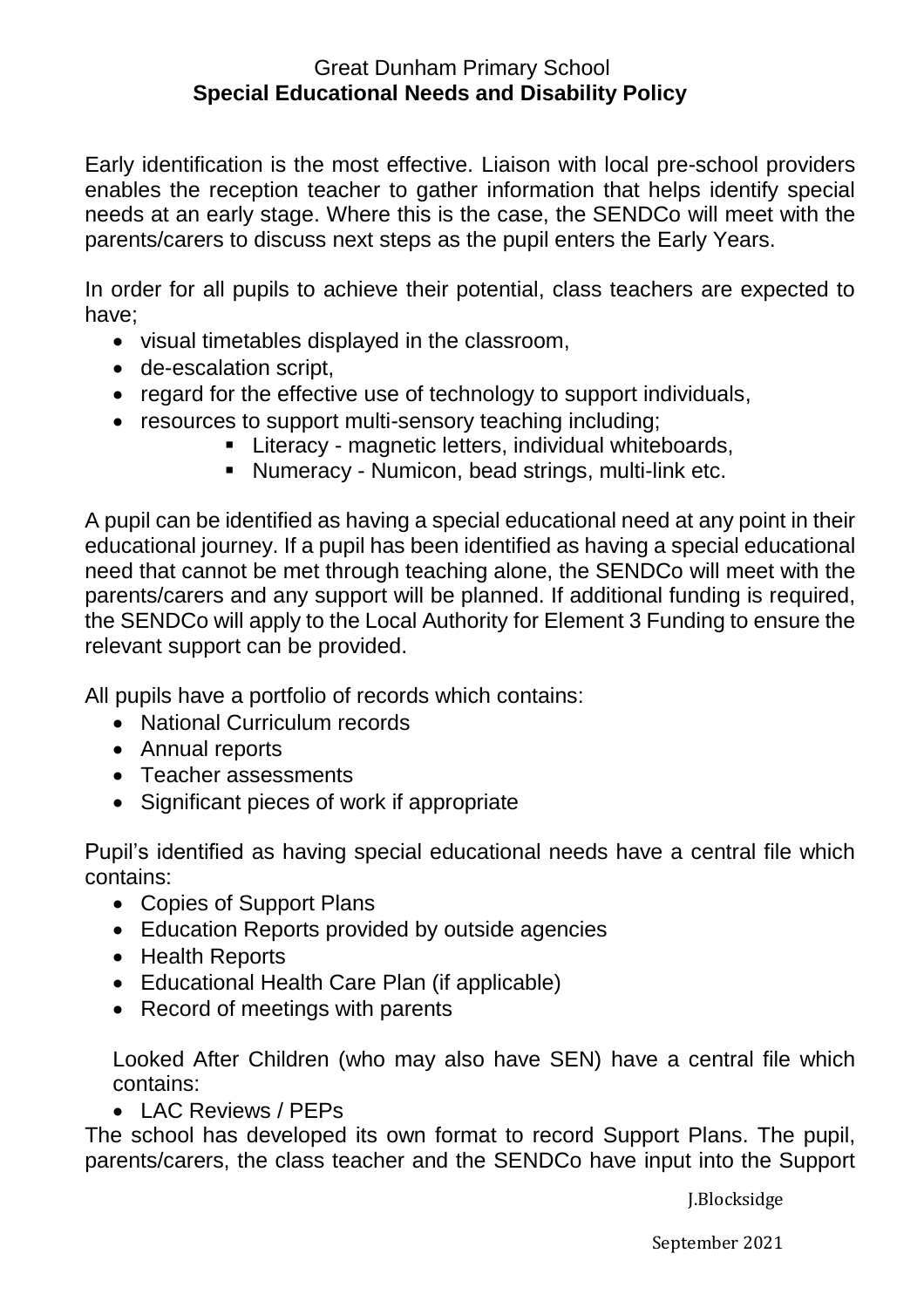Plans, and these are reviewed regularly. Targets are set based on the pupil's starting point, and are Specific, Measureable, Achievable, Realistic and Time bound (SMART). They can be reviewed at any time, although this should be at least termly.

A central list, which is updated regularly, informs all staff of the pupils who have been identified as having a special educational need. The SENDCo reviews this list regularly, and liaises with staff and parents. If adequate progress is made, the pupil will be removed from the list, and continued to be monitored through the class teacher's assessments of progress against the National Curriculum. If necessary, information will be collected from external agencies.

Adequate progress can be defined as follows;

- $\blacksquare$  the gap between the pupil and their peers has closed,
- the attainment gap is not widening,
- the pupil's learning behaviours have improved,
- full access to the National Curriculum is ensured,
- the pupils self-help, social and/or personal skills have improved,
- the pupils previous rate of progress has continued or improved,
- the pupils attainment is similar to that of their peers with the same attainment baseline, but may not be level with the attainment of the majority of their peers.

The school's Provision Map identifies provision that is 'additional to or different from' for pupils with SEN together with interventions for 'focus' pupils to support progress.

# **Education, Health and Care Plans**

If a pupil is not making progress, despite the use of all the resources available to the school, the decision may be made to initiate a multi-disciplinary assessment, where all the relevant services are invited to provide a record of the pupil's special educational needs and forward the information to the Local Authority. The request for an EHC assessment can be made by the SENDCo, or at the request of the parents/carers.

The bodies involved include the school, parents, pupil, Educational Psychology service, Short Stay School for Norfolk, Speech and Language Therapy, Medical Services, Social Services and any other agencies currently supporting the pupil and their family.

J.Blocksidge